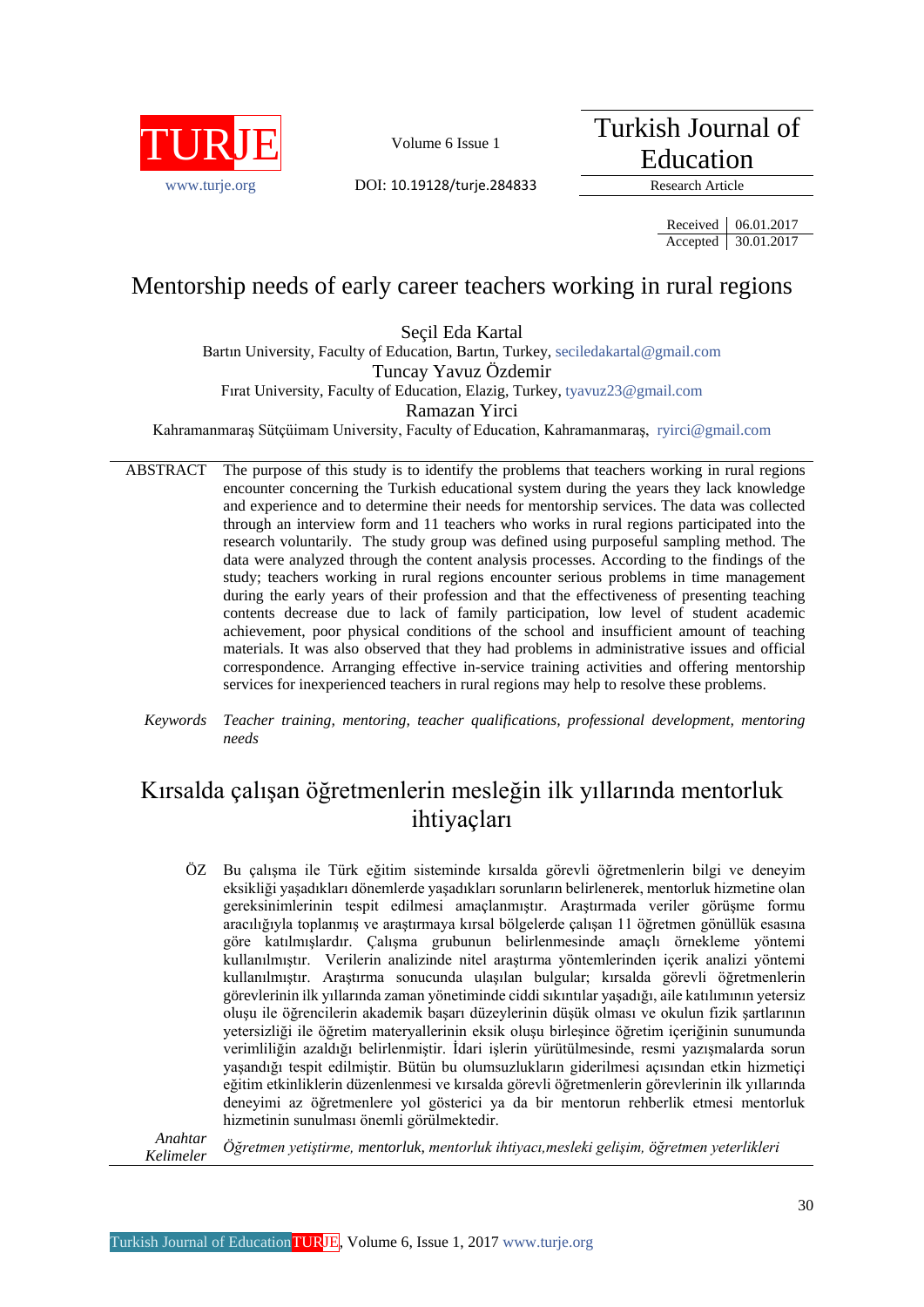## **INTRODUCTION**

Today, the concept mentor, which dates back to Odyssey (Harris, 1993; Strong, 2009) of the Greek mythology, is defined as the expert person who supports the development of novice individuals (Roberts, 2000; Cakir & Kocabas, 2016). Mentee (Klasen & Cluutterbuck, 2002) is the person with less experience and who is delivered to the mentor, the process in which the knowledge and experience sharing takes place between the mentor and mentee is defined as the mentoring process (Ozdemir, 2012). Mentoring refers to the relationship that organizes people with equal or imbalanced status or to the long term relationship between the master (experienced) and apprentice (less experienced) (Godshalk and Sosik, 2003; Kocabas & Yirci, 2011; McManus & Russell, 1997; Singh, Bains, & Vinnicombe, 2002; Young & Perrewe, 2000; Bozionelos, 2004).

The mentoring process can take place through three different ways (Ozdemir, 2012). Formal mentorship refers to the mentoring process carried out by creating an organizational learning environment so as to support professional development (Sosik & Lee, 2005). Informal mentorship is the mentoring process which is less planned than formal mentorship (Klasen & Clutterbuck, 2005) and the mentor-mentee matching is mutual preferential (Underhill, 2006). Mentorship carried out through the internet is defined as electronic mentoring (Brescia, 2002).

Fulfilment of mentor and mentee responsibilities (Yirci & Kocabas, 2010) and the harmony between the mentor and mentee (Clutterbuck & Ragins, 2002) are crucial for the effectiveness of the mentoring process, which begins by matching the mentor and the mentee. Experience and information transfer between the mentor and mentee occur through communication and interaction in this process (Buell, 2004). Thus, mentees gain experience and responsibility. The gap between the mentor and the mentee balances and the mentee completes the process as an individual more qualified than the mentor (Levinson, 1979). Individuals need mentors in various stages throughout their lives. Similarly, in order for the organizations to enhance their capacities and achieve professional progress, the mentor-mentee relationships in the mentoring process should be at desired levels.

Mentorship practices began to be discussed in the academic agenda after the articles by Kathy E. Kram were published in 1980 and 1983, together with positive outcomes mentorship was observed to be implemented in various fields such as health and business administration (Karakose, Yirci, Uygun & Ozdemir, 2016). The partners of the mentoring process can be administrators and workers; in educational institutions they can be students and teachers or inspectors and teachers (Rosser, 2005). In America and many European countries, mentoring programs are concentrated on teacher training programs in the field of education (Barrera, Braley & Slate, 2010). At this point, it is evident that as a mentor, the advisor is a source of information and a guide, shares his experience and knowledge and strives to improve the student's personal performance (Ozkalp, Kirel, Sungur & Cengiz, 2006).

In order to survive in this rapidly changing, developing and globalizing world; one must effectively benefit from scientific and technological innovations and adapt these innovations to his or her life. It is not difficult to guess the difficulties that a teacher can encounter throughout the first years of his or her profession. Each aid that is offered to them in overcoming these difficulties will not only increase the quality of educational systems but will also play a key role in benefitting from individuals that are trained. Mentorship is a powerful aid bestowed to young and inexperienced teachers (Ozdemir, 2012).

Because it aids novice teachers with the strength they need for coping with difficulties, mentorship has become one of the most effective methods in teacher training programs (Griffin, Winn, Otis-Wilbom & Kilgore, 2003). By increasing the assistance given to teachers through mentorship, teachers who recently began their career became less exhausted and their satisfaction and confidence increased (Whitaker, 2000).

In education, mentor can be defined as an experienced teacher assigned for a novice teacher. Mentoring relationships offer support and feedback to candidate experts and novice teachers and prepare them for the "actual world" in the school and classroom setting (Wood, 2007). Teachers dwell with evaluations demands, curriculum changes, course planning and interact with partners such as parents, students, society and school administrators. Trainee teachers usually complete a set of training practices before getting qualified. During this period, they are forced to work alone for the first time in their lives, without their teachers and class mates, and they are desperately in need of support and feedback to achieve their professional qualification (McLaughlin & Oberman, 1996). With this respect, displaying mentorship behaviors successfully and creating a sound mentoring relationship will contribute to the student both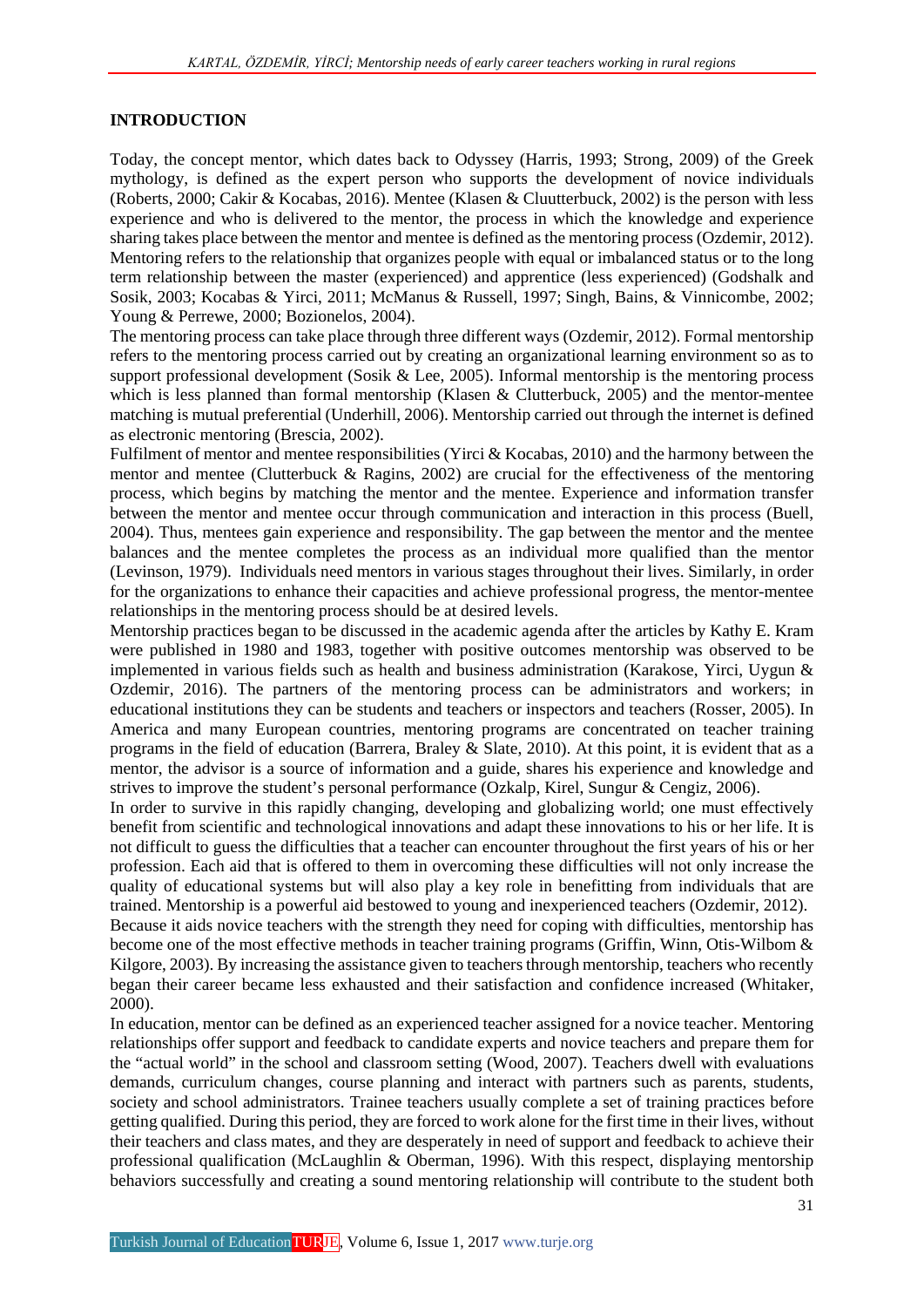academically and also psycho-socially (Yirci, Karakose, Uygun & Ozdemir, 2016). This will enable teachers to adapt to their profession and the academic environment and promote job and life satisfaction (Tenenbaum, Crosby & Gliner, 2001).

In turkey, 40.000 teachers get appointed annually and the number of teachers on duty in the 2015-2016 academic period was 993.794 (National Education Statistics, 2016). After graduating from university, educators must adapt to their educational profession and also to furnishing their students with desired values and behaviors, they also need to dwell with official operations. In their early years, teachers are observed to have difficulties in selecting instructional methods and techniques (Kettle & Sellars, 1996), classroom management and tolerating with undesired student behaviors (Haggarty, 1995). Thus, it is crucial to train teachers more competently and to promote their professional development while on duty. Mentorship is an effective method for on-the-job training and professional development (Kocabas & Yirci, 2011; Kemmis, Heikkinen, Fransson, Aspfors & Edwards-Groves, 2014).

The difficulty in contacting experienced teachers that novice teachers, who are on duty in rural regions, encounter indicates that mentorship is a significant service that should be provided for teachers who have recently been appointed to a job in rural regions. The purpose of this study was to determine whether or not teachers working in rural regions require mentorship practices. Teachers are the principal variable in conducting educational activities at maximum efficiency and convenient with the goals and aims of the educational system. Thus, this study is expected to contribute to the field in emphasizing the importance of supporting the professional development of teachers.

First years of the profession for beginning teachers are very crucial in terms of their further career (Veeman, 1984). Early career teachers in Turkey have to start their teaching profession in rural regions and they face many problems (Sağlamer, 1975). Adaptation problems, problems in evaluating students' performance, managing classroom, motivating students are some of the important problems that early career teachers face (Güçlü, 2004; Korkmaz, Saban ve Akbaşlı, 2004; Sünbül, 2005). As early career teachers need more professional support, it is a must to plan detailed development activities for them (Feiman-Nemser, Carver, Schwille ve Yusko, 1999). From this perspective, the purpose of this study is to identify the problems that early career teachers working in rural regions encounter and to determine their needs for mentorship services. Research questions of this specific research are as the following:

Which problems do the early career teachers face during the first years of the profession? What mentoring needs do the early career teachers have?

## **METHOD**

The study was conducted through the content analysis method which is a qualitative research method. Qualitative studies aim at answering to the question "how" rather than "what" (Silverman, 2004). Qualitative research methods are used in order to understand how the participants think about a specific issue in real life (Yin, 2010). Because it offers a deep study on qualitative data, the participants were selected through the purposeful sampling method. The basic criteria while defining study sample was that the teachers should be in their early career phase. In other words, only the teachers who have less than ten years of experience were included into the study sample. The most important factor in qualitative studies is to select participants who will give the most satisfying answers to the interview questions (Maxwell, 2005). A literature review was conducted according to the goals of the study and an interview form consisting of four questions was developed by the researchers. Opinions of field experts (n= 4) were collected to check the face validity of the interview form. At this point, in order to revise the interview form appropriate with the study, necessary corrections were made based on the field experts' suggestions and the form gained its final form. In qualitative studies, it is crucial to treat each participant in an equal manner and to collect as much data as possible so as to enable reliability (Denzin & Lincoln, 2000). The questions in the interview form are as the following:

Did you have difficulties in the implementation of the educational program or in the effectiveness of executing the lessons? Please explain with examples.

Did you have any problems in presenting the teaching contents and conveying the subject? Please explain with examples.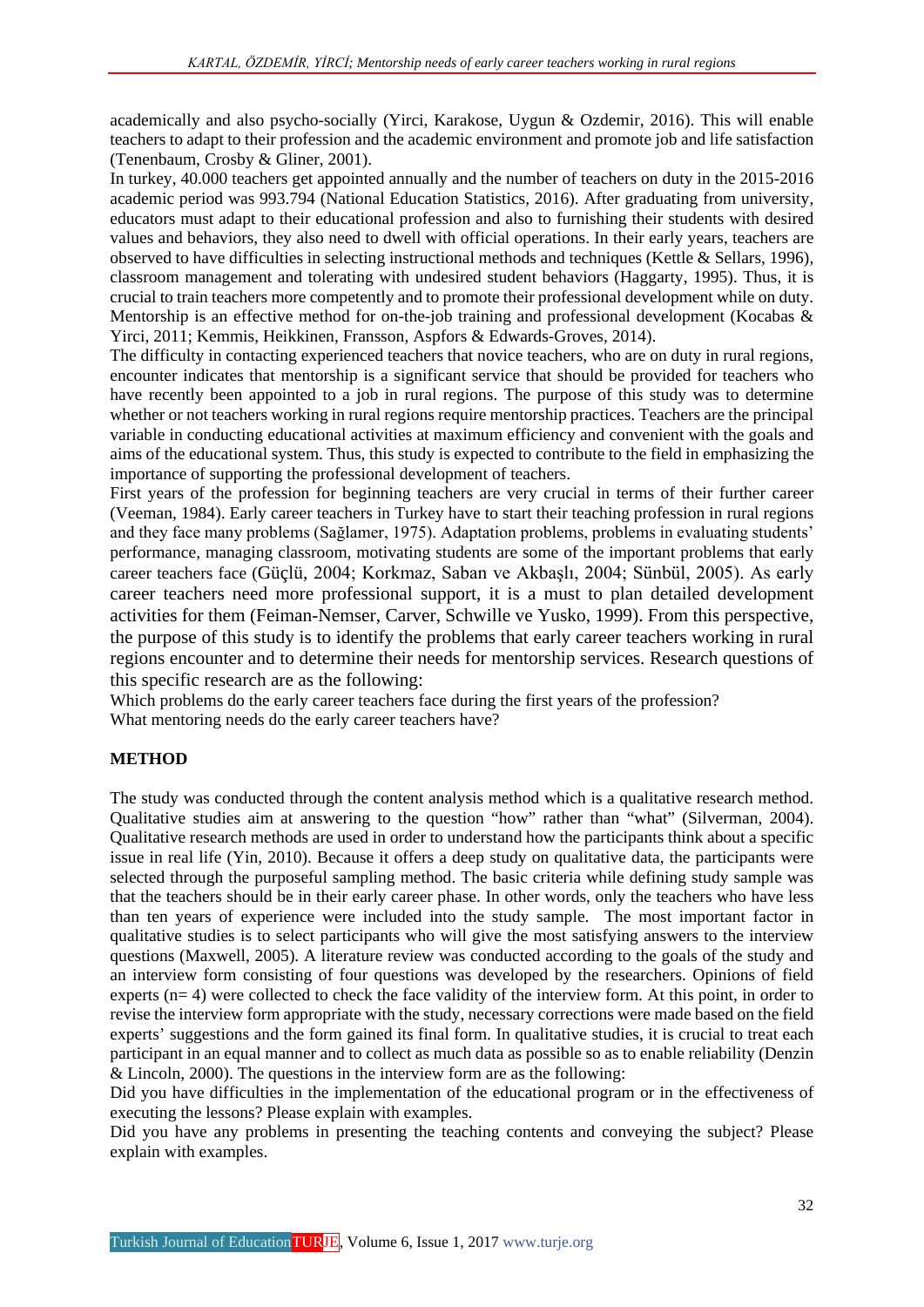Can you explain the problems you encountered concerning student behaviors in and out of the classroom setting during the early years of the profession?

Did you have any administrative problems with the school administration or the Provincial/District Directorate for National Education?

The researchers distributed the interview forms to the teachers and the forms were collected a week later in order to ensure that the teachers could give detailed written answers to the questions. All the completed forms were examined by each of the researchers and then the data was transferred into MS Word processor.

## **Study Group**

The study group consisted of 11 classroom teachers working in rural regions during 2015-2016 academic year. All the participants were selected randomly from the rural areas and they participated into the research on the voluntary basis. The researchers gave brief information regarding the purpose and procedure of the research and the interview forms were collected anonymously. Some demographic features of the participants can be seen on table 1.

| 27<br>Female<br>4<br>Male<br>26<br>2<br>2<br>25<br>3<br>Male<br>1,5<br>31<br>Male<br>4<br>8<br>5<br>25<br>Male<br>2<br>26<br>6<br>Male<br>3<br>26<br>3<br>Female<br>7<br>27<br>8<br>Male<br>3<br>25<br>Male<br>9<br>2<br>25<br>10<br>2<br>Female<br>Male<br>29<br>5.5 |              | Gender |     |           |
|-----------------------------------------------------------------------------------------------------------------------------------------------------------------------------------------------------------------------------------------------------------------------|--------------|--------|-----|-----------|
|                                                                                                                                                                                                                                                                       | Participants |        | Age | Seniority |
|                                                                                                                                                                                                                                                                       |              |        |     |           |
|                                                                                                                                                                                                                                                                       |              |        |     |           |
|                                                                                                                                                                                                                                                                       |              |        |     |           |
|                                                                                                                                                                                                                                                                       |              |        |     |           |
|                                                                                                                                                                                                                                                                       |              |        |     |           |
|                                                                                                                                                                                                                                                                       |              |        |     |           |
|                                                                                                                                                                                                                                                                       |              |        |     |           |
|                                                                                                                                                                                                                                                                       |              |        |     |           |
|                                                                                                                                                                                                                                                                       |              |        |     |           |
|                                                                                                                                                                                                                                                                       |              |        |     |           |
|                                                                                                                                                                                                                                                                       |              |        |     |           |

Table 1. Demographic characteristics of the participants

As it can be seen on the table participants' ages range between 25 and 31. The arithmetic mean of the seniority of the teachers is approximately 3 years. It means that the teachers in the study group can be defined as novice teachers. The study group consists of 3 female and 8 male teachers.

#### **Data Analysis**

The interview forms collected from the participants were coded as "G1, G2, G3, ..., G11" and transcribed to the computer. The data were analyzed based on the content analysis method. Similar statements were classified into groups. Because participant opinions reflected more than one theme, the number of opinions placed under the themes was more than the total number of opinions. In order to identify whether participant opinions were in accordance with the category they were placed under, expert opinions were collected. With this respect, the experts were asked to place each participant opinion under the categories determined by the researchers. 4 opinions out of the 55 opinions stated by the participants were placed under different categories by the experts. In order to promote reliability of the data collected through the content analysis, the "Consensus Percentage  $(P) =$ Consensus / (Consensus + Dissent) x 100" formula developed by Miles and Huberman (1994) was used. The reliability ratio among the researchers was calculated as  $P = 51/(51 + 4) X 100 = -93\%$ . For the reliability of qualitative studies, the consensus percentage should be 70% (Miles and Huberman, 1994) and above. These findings indicate that the study has a sufficient level of reliability.

#### **FINDINGS and INTERPRETATIONS**

The participants were initially asked whether or not they had difficulties in the implementation of the educational program or in the effectiveness of executing the lessons. According to the data analysis conducted on 11 participants; all of the participants stated that they had a problem in effectively using the time. When participant opinions are considered, this is due to the lack of professional experience. The participants expressed that when they performed the activities in the program, they had no time left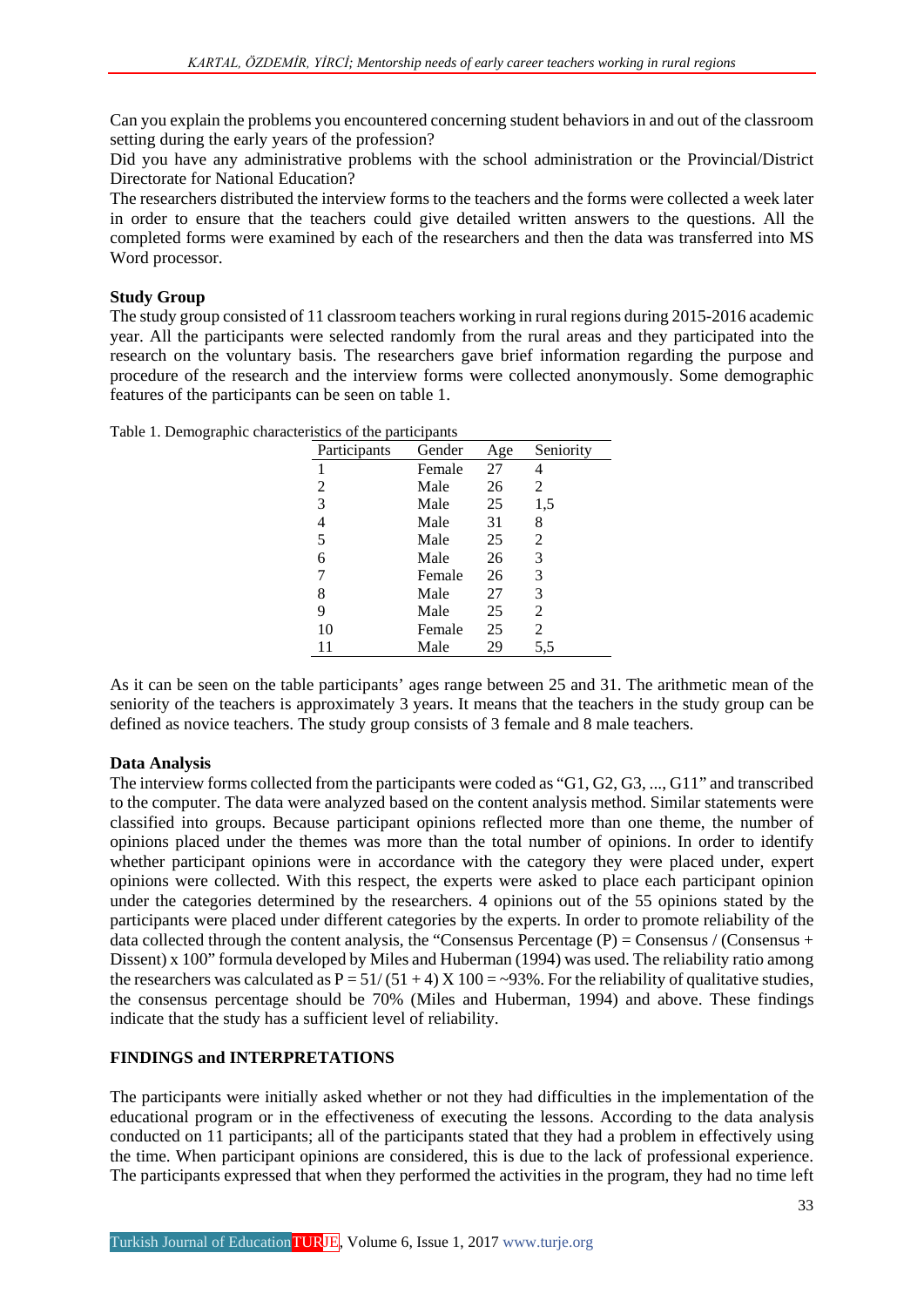for the learning contents, that they couldn't fully consider the differences between the students' academic achievement levels and that their work load was more than they expected. They stated that because they were in a rural region, the socio-economic conditions of the majority of the families were at a low level and this led to a decline in effective family participation. The fact that students studying in schools within rural regions don't have enough space for social activities has been regarded as a serious problem for program outputs. Outstanding participant opinions on this issue are given below:

*G2: It is impossible to implement the programs within the particular time. The difference in the levels of readiness and intelligence between students causes a decrease in the effectiveness of lessons and prevents the subjects to be comprehended. A one-to-one education and a different curriculum is necessary for inclusive students in the classroom but there is no time for this. I have two inclusive students in my classroom and I always get them to draw pictures because I don't have the opportunity to deal with them. I usually spend my afternoon break with administrative operations.*

The participants were asked the question, "Did you have any problems in presenting the teaching contents and conveying the subject?" and their responses were analyzed. The themes where participant opinions were placed under are given in Figure 1:



Figure 1. Problems encountered in presenting teaching contents.

Seven participants underlined that families living in rural regions have rather low socio-economic conditions and that the academic achievement levels of students are low because they receive very low support from their families. They stated that low educational status of the families and the opinions of the families about education are determinants of this issue. They expressed that educational outputs are not at sufficient levels because the students' academic achievement levels are low and that *they have difficulties in increasing academic achievement.* Four participant's opinions indicated that the facilities in schools are not at desired levels, the classrooms are small, the number of students are too much and that they *encountered difficulties in classroom management* due to the *negative conditions of classrooms*  (n=5). 10 different statements of nine participants suggested that they had difficulties in presenting teaching contents due to the lack or insufficient amount of teaching materials within the schools they work in. Participants stated they *lack of materials* is a serious problem in applied courses and in concretizing abstract subjects. Some of the participant opinions stated about the problems encountered while presenting teaching contents are given below:

*G5: Outcomes of the things learnt in theory can be different in practice. I realized that the courses I took in university were very different from the actual classroom setting once I started working in my school. When the explained and presented subjects don't appeal to students then learning doesn't take place. I couldn't access the electronic materials because our computer and the internet connection was frequently out of order. For example, because we didn't have a skeleton in our school, we had difficulty teaching our body in the Biology course.*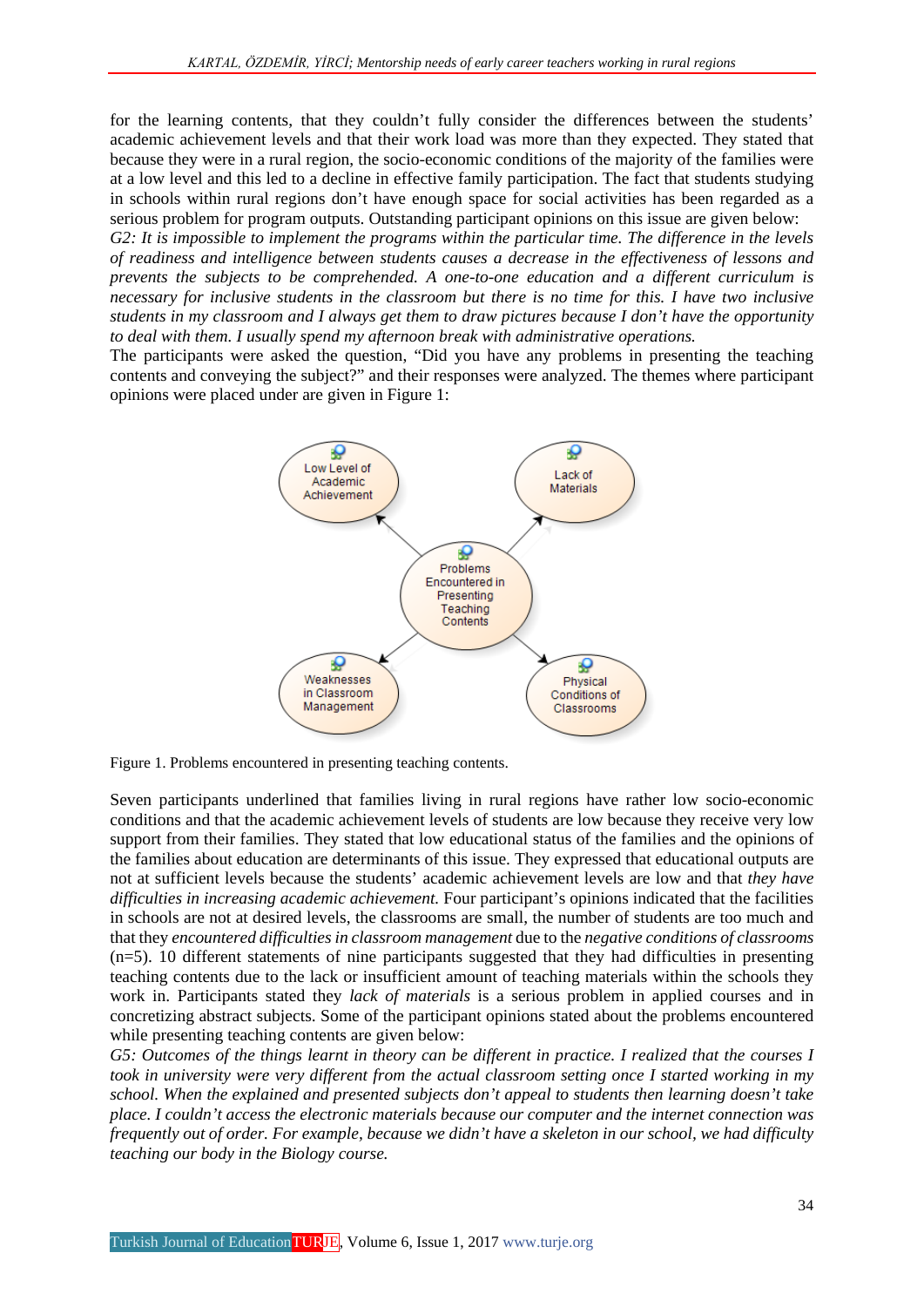*G7: My school is very old and the size of the classrooms is too small. Families in the region where the school is being usually crowded and this affects the classrooms as well. We carry out lessons with 30- 35 students in classrooms arranged for 18-20 students. Because my classroom is too crowded I have difficulty in classroom management and encounter problems in accomplishing the goals of the curriculum. This decreases the effectiveness of learning.*

The participants were asked to explain the problems they encounter concerning student behaviors in and out of the classroom setting and their problems were categorized under three titles. Three participants stated that educational status of the families were either too low or insufficient due to the social environments of the schools they worked in. They expressed that they couldn't get enough support from families to achieve the teaching goals and that family participation was too low. Participants, who emphasized the role of family participation in overcoming undesired student behaviors, stated that families with low educational status failed to help teachers on this issue. With five different opinions, the participants stated that they encountered problems resulting from the physical deficiencies, for example lack of lighting, small classrooms and crowded classrooms. Participant opinions on this issue were placed under the *Educational Status of Families* theme. Four participants stated that they encountered problems "resulting from the "*physical conditions of the classrooms*" due to small and too crowded classrooms. The majority  $(n=12)$  of the opinions concerning problematic student behaviors were placed under the *student tendencies for violence* theme. Outstanding participant opinions on the related study question are given below:

*G3: Students commit violence on each other while in the classroom and out of the school. What is strange is that they see this violence as a game. When I contact the parents to find a solution they say that it is quite normal. Families just laugh at the swear words and insults.*

*G6: One day during recess I saw that the students were grouped into two and were hitting each other with thick rods. I thought that the school was separated into two and was fighting. I found out that this was a local game. If it wasn't a game, as a woman, I wasn't going to be able to do anything. Later on I called my friend and asked what I should do if I had faced such an issue.*

The teachers in the study group were asked whether or not they experienced any administrative problems with the school administration or the Provincial/District Directorate for National Education during the first two or early years of their profession. All of the participants expressed that they had problems with the school administration and the provincial/District Directorate for National Education on administrative issues. In general, the participants stated that they didn't receive much information about the procedure related to administrative issues during their undergraduate education, that because they were newly appointed they were inexperienced in these issues and that they couldn't effectively use their time neither for education nor the administrative issues. Participants, who emphasized that administrative operation should be fully carried out so as for them to carry out their duties effectively, stated that in order to conduct administrative operations successfully, the physical means (computer, printer, internet connection etc.) of the school should not cause troubles. Participants underlined that in order to prevent such troubles, necessary regulations should be made in undergraduate curriculums and teachers should receive in-service training or attend to seminars on how to carry out administrative operations. Two participants' opinions are given below:

*G6: Like every teacher, I went through these difficulties as well. The reason is because none of the appointed teachers took a course in university on how to manage administrative issues. If they have an acquaintance they seek their help in managing administrative operations. I had a friend who was appointed before and got his assistance about many issues. He explained me in detail especially the rules for writing official documents.*

*G10: Yes, very much. Seeing that I can manage both the administrative issue and teaching, I gave up on the administrative ones. Although the District Directorate for National Education took a statement down on me I still (couldn't) do them. There was no body that I could seek help from. The inspectors who came for audit mentioned about administrative operations but ignored the importance of enhancing the school's physical condition and student achievement.*

In this study, problems that the teachers encountered about the educational program, about presenting the teaching content, about student behaviors and about the administrative operations during their early years in their profession were identified. At this point, by considering the problems that the participants encountered, their request for a supervisor/mentor that can continuously assist them was examined. According to the analyses of participant opinions, all of the participants stated that having a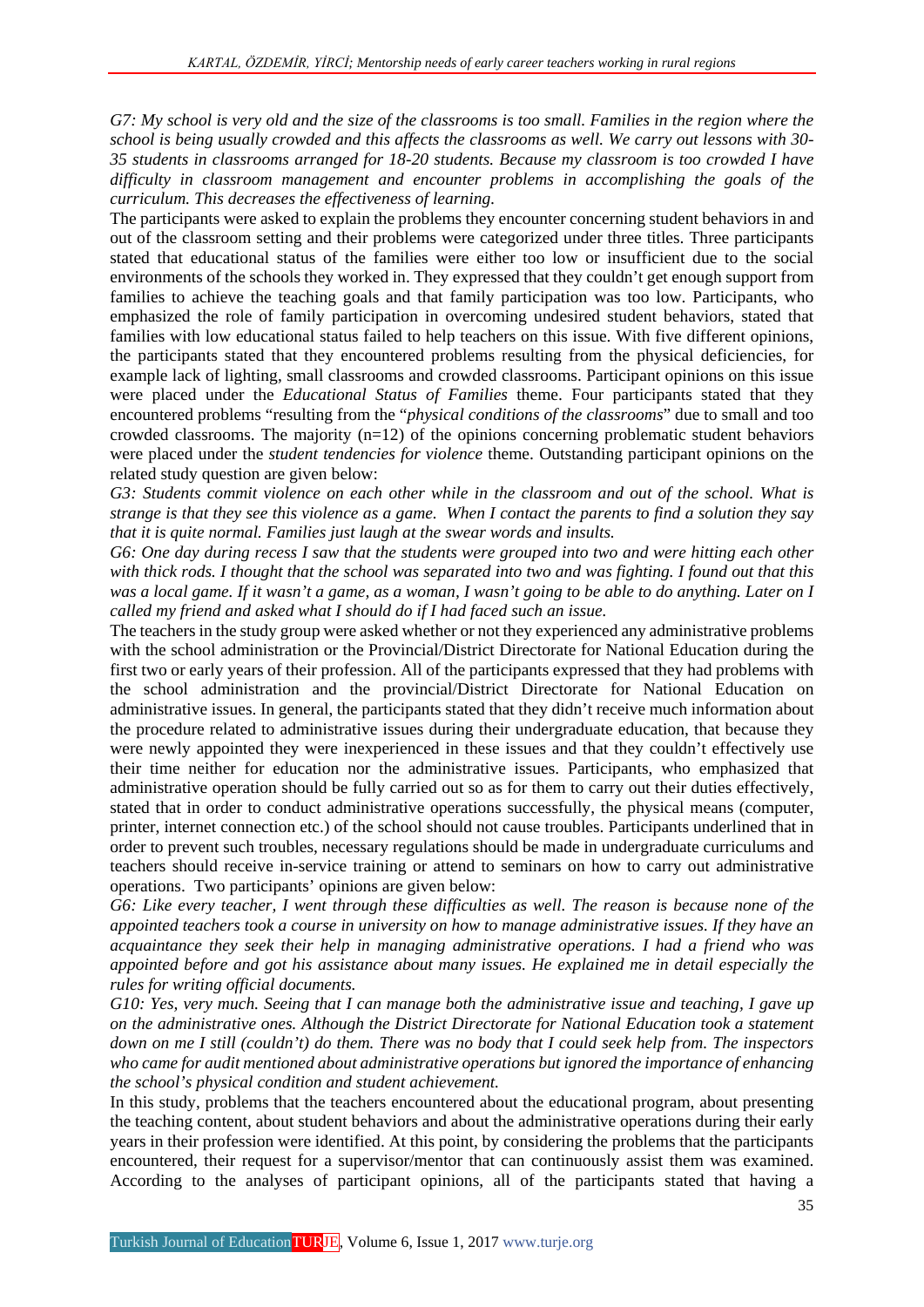supervisor/mentor while encountering problems will comfort them psychologically. They added that by easily and rapidly solving insoluble problems will increase job satisfaction and organizational commitment levels of teachers; by saving the time spared for solving problems will increase the quality of teaching; the ambition of the early years will be sustained and their professional self-confidence will be increased. Solving problems with the assistance of a supervisor/mentor will prevent wasting time due to the lack of knowledge and experience. Some participant statements on this issue are given below:

*G4: After undertaking such a responsibility for the first time, I didn't know what to do. If I had an assistance, then I wouldn't have had a waste of time and effort. We need to take a seminar about the possible difficulties at least a few weeks before we start our job. In addition, we also need a guide that we can continuously ask questions so as to solve our professional and administrative problems.* 

*G7: I see myself lucky. I had an experienced colleague who would help out. Every newly appointed teacher has to have a supervisor (guide) or they will become reluctant the first minute they begin their profession.*

## **DISCUSSION and CONCLUSION**

The aim of this study was, with the participation of 11 teachers, to determine whether or not teachers who work in the rural regions require mentoring services during the early years of their professions. Teachers working in rural regions were observed to have difficulties especially in time management during their early years. This is considered as a problem related to excessive workload for teachers who lack professional experience. It is important for an advisor or a mentor to guide inexperienced teachers so that they can overcome this period by showing fewer weaknesses. Teachers are responsible for operating their bureaucratic duties as well as implementing and managing educational activities. Because they have excessive and a wide range of work load, it is probable that they cannot complete their duties on time.

One other result of the study is that teachers working in rural regions have difficulties in effectively and sufficiently presenting the learning contents during the early years of their profession. It is an inevitable fact that students have different academic achievement levels within the classroom, which can be defined as a living setting. At this point, it is crucial that teachers completely contribute to the learning experiences of all students. It will be rather difficult for teachers, who are inexperienced during their early years, to accomplish this without receiving any support. It is actually normal for teachers to undergo problems on this issue. This finding is in line with findings of other (McLaughlin & Oberman, 1996) studies. Teacher statements expressing that they have difficulties in classroom management can be considered the same way. Teacher opinions expressing that material requirements in rural schools are not fully met and that physical conditions such as lighting and heating are not at desired levels constitute a serious problem for the Turkish educational system.

The mentoring process not only teaches how to be an effective teacher but also teaches how to make daily planning (Clark & Byrnes, 2012). Teachers underlined that they encounter problems concerning classroom management because families don't or cannot offer the support in tolerating against undesired student behaviors. Family participation is crucial in the effectiveness of teaching (Krupp, 1985; Little, Gallagher & O'Neal, 1984]. Otherwise the extent of practicing educational goals will decrease and the productivity in education will be negatively affected. The professional development of teachers should be supported by experienced teachers so as to prevent such problems from occurring (Daresh & Playko, 1992). One other fact is that students have the tendency for violence and that teachers have difficulties in overcoming this problem. Recently, violence among students has increased. Students who resort to violence against the problems they encounter or in solving the issues among each other, harm themselves, their peers, their teachers and close surroundings. Violence during childhood and adolescence has become one of the serious problems of our era (Demir & Kumcagız, 2015). It is crucial that teachers, who lack the experience in resolving the problem, should be under the guidance of a mentor.

Having difficulties in administrative issues during the early years of the profession can be expectable. Updating the curriculums of undergraduate programs can be a solution for solving this problem. Teachers, who are on duty and who work in rural regions where they cannot easily seek help from their colleagues, should be given the opportunity to participate in on-the-job training activities. The mentoring process not only teaches how to be an effective teacher but also teaches how to make daily planning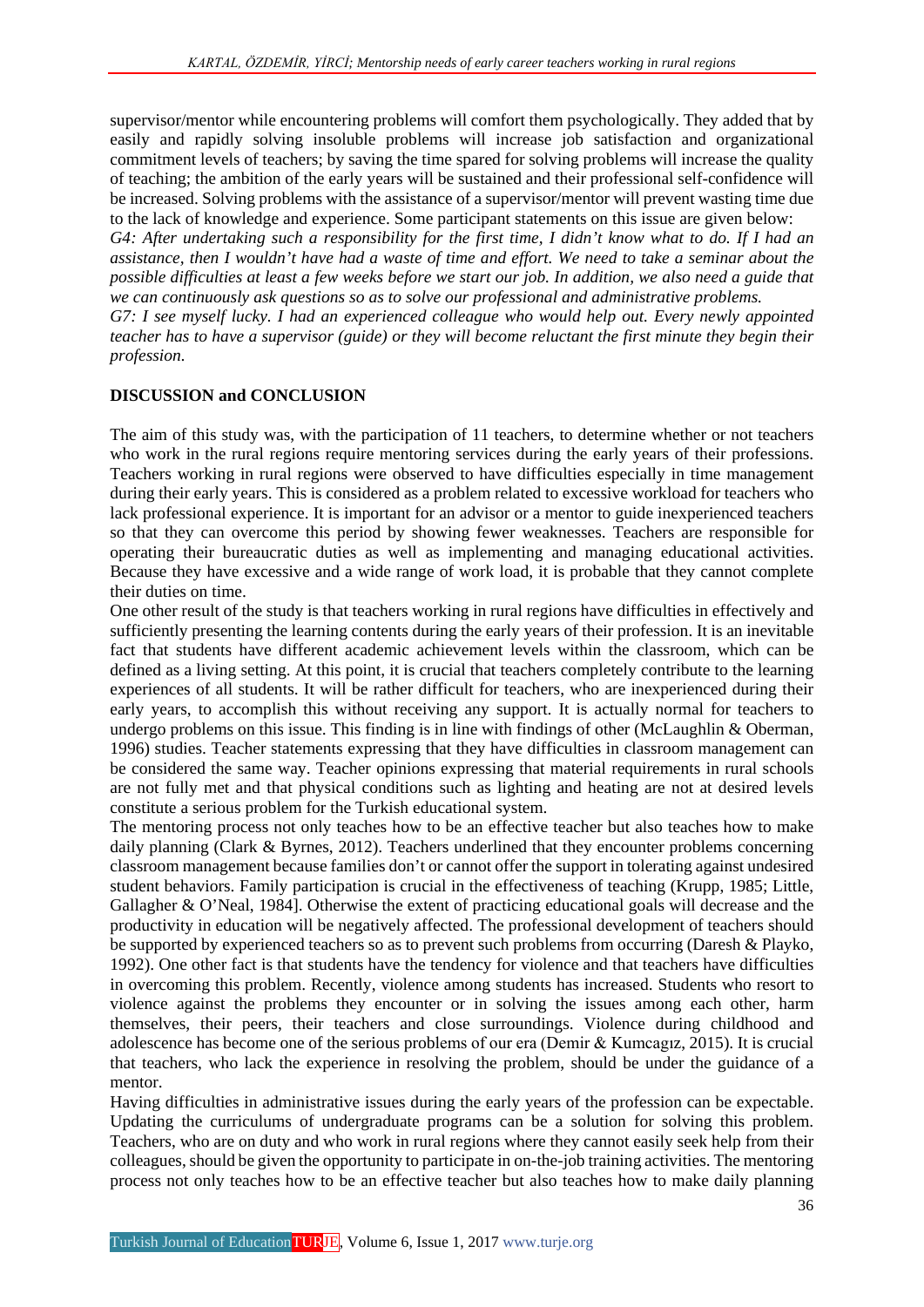(Clark & Byrnes, 2012) and thus, offering mentorship services to inexperienced teachers is vital. In addition, the participants also stated that they need an advisor/mentor in resolving the problems they encounter. As (Crow & Matthew, 1998) emphasizes, beginning mentoring programs for educational leadership has been frequently suggested in many studies. In achieving this goal, problems can be resolved more effectively and rapidly under the assistance of more experienced mentors and as a result deviating from organizational goals will be prevented. Thus, job satisfaction levels of teachers can be positively affected through effectiveness of schools.

#### **REFERENCES**

Barrera, A., Braley, R. T. & Slate, J. R. (2010). Beginning teacher success: an investigation into the feedback from mentors of formal mentoring programs. *Mentoring & Tutoring: Partnership in Learning. 18*(1), 61-74.

- Bozionelos, N. (2004). Mentoring provided: Relation to mentor's career success, personality, and mentoring received. *Journal of Vocational Behavior, 64*(1), 24-46.
- Brescia W. F. (2002). *Using a Telementoring Taxonomy in a World Wide Web Instructional Environment: A Case Study.* Unpublished doctoral dissertation, Indiana University, Bloomington.

Buell, C. (2004). Models of mentoring in communication. *Communication Education, 53*(1), 56- 73.

- Cakir, L. & Kocabas, I. (2016). Mentoring in Gifted Student's Education and a Model Suggestion. *Educational Process: International Journal, 5*(1), 76-90.
- Clark, S.K. & Byrnes, D. (2012). Through the eyes of the novice teacher: perceptions of mentoring support. *Teacher Development: An international journal of teachers' Professional development, 16*(1), 43-54. doi: 10.1080/13664530.2012.666935
- Clutterbuck, D. & Ragins, B. R. (2002). *Mentoring and Diversity*. Oxford: Butterworth-Heinemann.
- Crow, G. & Matthews, L. J. (1998). *Finding one's way: How mentoring can lead to dynamic leadership*. Thousand Oaks, CA: Corwin Press.
- Daresh, J. & Playko, M. (1992). Perceived benefits of a preservice administrative mentoring program. *Journal of Personnel Evaluation in Education, 1*, 15-22.
- Demir, Y. & Kumcagız, H. (2015). Öğrencilerin Anne Baba Tutumlarını Algılama Biçimleri ve Şiddete Eğilimleri, *Turkish Studies-International Periodical for the Languages, Literature and History of Turkish or Turkic, 10* (2), 221-23. ISSN: 1308-2140. DOI Number: 10.7827/TurkishStudies.7696
- Denzin, N. K. & Lincoln, Y. S. (2000). *Handbook of qualitative research*. London: Sage Publications.
- Feiman-Nemser, S., Carver, C., Schwille, S., & Yusko, B. (1999). *Beyond support: Taking new teachers seriously as learners.* In M. Scherer (Ed.), A better beginning: Support and mentoring new teachers (pp. 3-12), Virginia: ASCD.
- Griffin, C. C., Winn, J. A., Otis-Wilborn, A. & Kilgore, K. L. (2003). *New teacher induction in special education (The Center on Personnel Studies in Special Education)*. http://www.copsse.org. Accessed on 22.09.2016.
- Godshalk, V. M., & Sosik, J. J. (2003). Aiming for career success: The role of learning goal orientation in mentoring relationships. *Journal of Vocational Behavior, 63*(3), 417-437.
- Güçlü, N. (2004). *Öğretmenlik mesleğine başlarken yeni öğretmenlerin örgütsel sosyalleşmeleri* (1. Basım). S.Ş.Erçetin. (Ed.), İlk günden başöğretmenliğe (ss.15-36). Ankara: Asil Yayıncılık.
- Haggarty, L. (1995). The use of content analysis to explore conversations between school teacher mentors and student teachers. *British Educational Research Journal, 21*, 183- 197.
- Harris, R.M. (1993). The mentoring trap. *Library Journal*, *118* (17), 37-39.
- Karakose, T., Yirci, R., Uygun, H., Ozdemir, T.Y. (2016). Post-Graduate Students' Perceptions Regarding Effectiveness of Mentoring Relationship at Universities. *Revista de Cercetare si Interventie Sociala, 52,* 252-264.
- Kemmis S, Heikkinen HLT, Fransson G, Aspfors J, Edwards-Groves, C. (2014). Mentoring of new teachers as a contested practice: Supervision, support and collaborative self-development. *Teaching and Teacher Education, 43*, 154-164.
- Kettle, B. & Sellars, N. (1996). The development of student teachers' practical theory of teaching. *Teaching & Teacher Education, 12*, 1- 24.
- Klasen, N. & Clutterbuck, D. (2002) *Implementing Mentoring Schemes*. Oxford: Butterworth Heinemann Publishing.
- Klasen, N. & Clutterbuck, D. (2005). *Implem*e*nting Mentoring Schemes, A Practical Guide to Successful Programs*, Butterworth-Heinemann, USA.
- Kocabas, I. & Yirci, R. (2011). *Öğretmen ve Yönetici Yetiştirmede Mentorluk Mentorluğun Eğitimde Kullanılması*, Ankara: Ani Yayincilik.
- Korkmaz, İ., Saban, A., Akbaşlı, S. (2004). Göreve yeni başlayan sınıf öğretmenlerinin karşılaştıkları güçlükler. *Kuram ve Uygulamada Eğitim Yönetimi, 38*, 266-277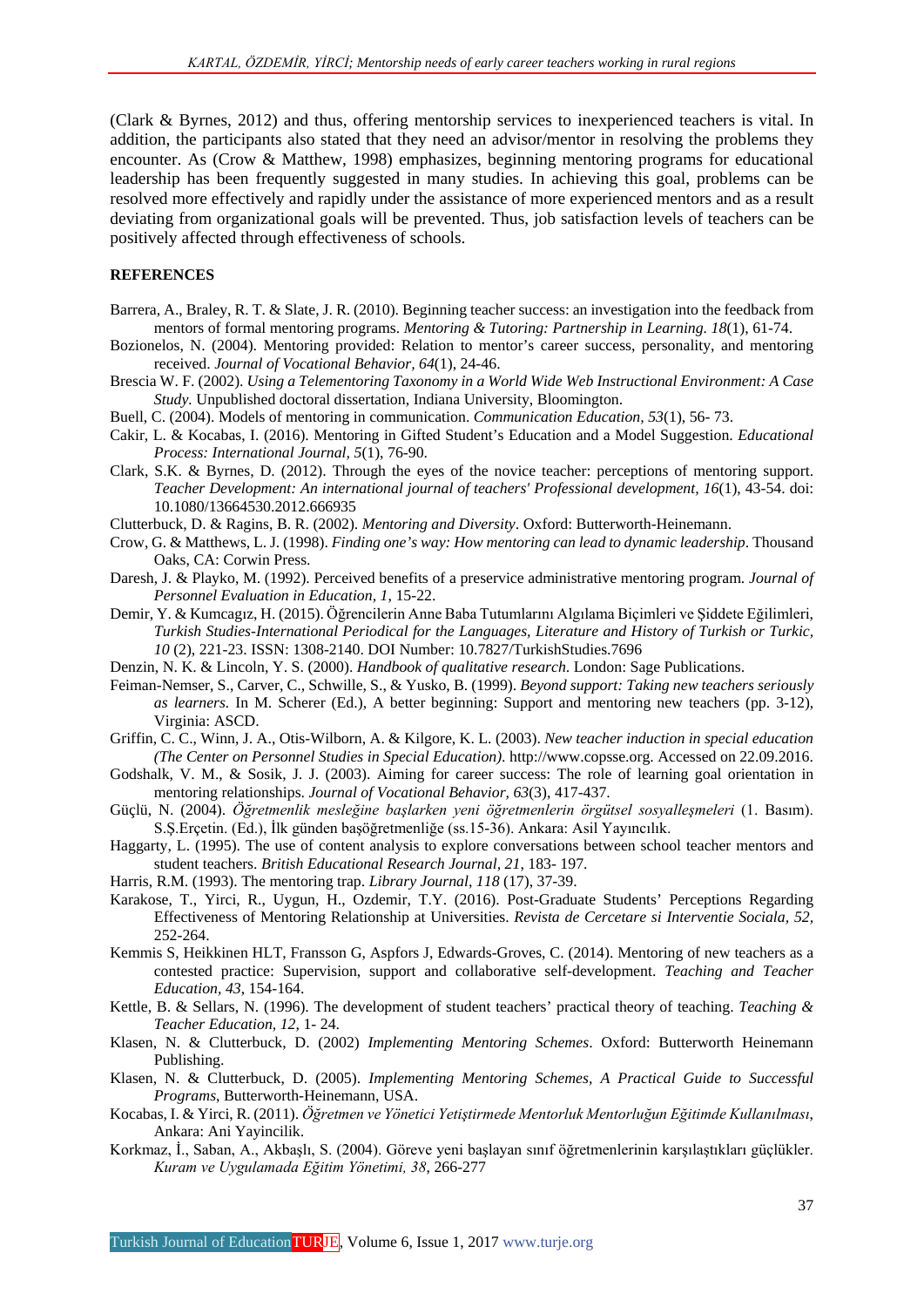- Krupp, J. (1985). *Mentor and protégé perceptions of mentoring relationships in an elementary school in Connecticut*. Paper presented at the annual meeting of the American Educational Research Association, New Orleans, LA.
- Levinson, D. J. (1979). *The seasons of a man's life*. New York, NY: Alfred A. Knopf.
- Little, J. W., Gallagher, P. & O'Neal, P. (1984). *Professional development roles and relationships: Principles and skills of "advising"* (Contract No. 400-83-003). San Francisco: National Institute of Education.
- Maxwell, J. A. (2005). *Qualitative research design: An interactive approach* (2nd ed.). Thousand Oaks, CA: Sage. McLaughlin & I. Oberman (Eds), *Teacher learning: New policies, new practices* (ss. 92-114). New York, NY: Teachers' College Press.
- McManus, S. E., & Russell, J. E. A. (1997). New directions for mentoring research: An examination of related constructs. *Journal of Vocational Behavior, 51*(1), 145-161.
- National Education Statistics, *Formal Education 2015/'16*, Ankara: Ministry of National Education, http://sgb.meb.gov.tr/meb\_iys\_dosyalar/2016\_03/18024009\_meb\_istatistikleri\_orgun\_egitim\_2015\_2016 .pdf Accessed on 01.08.2016.
- Ozdemir, T. Y. (2012). *E-mentoring model for maintaining the provincial education inspectors and assistant inspectors' professional development*, Unpublished Doctorate Dissertation, Firat University, Elazig, Turkey.
- Ozkalp, E., Kirel, C., Sungur, Z. & Cengiz, A. A. (2006). The Importance of Mentoring on Organizational Socialization of the Research Assistants in Anadolu University. *Anadolu University Journal of Social Sciences, 6*(2), 55-70.
- Roberts, A. (2000). Mentoring revisited: A phenomenological reading of the literature. *Mentoring and Tutoring, 8*(2), 145-170.
- Rosser, H. M. (2005). Mentoring from the Top: CEO Perspectives. *Advances in Developing Human Resources, 7* (4), 527-539.
- Sağlamer, E. (1975). *Eğitimde teftiş teknikleri.* Ankara: Milli Eğitim Basımevi.
- Silverman, D. (2004). *Interpreting qualitative data: A guide to the principles of qualitative research* (4th ed.). Thousand Oaks, CA: Sage.
- Singh, V., Bains, D., & Vinnicombe, S. (2002). Informal mentoring as an organizational resource. *Long Range Planning, 35*(4), 389-405.
- Sosik, J. J. & Lee, D. (2005). Context and Mentoring: Examining Formal and Informal Relationships in High Tech Firms and K-12 Schools. *Journal of Leadership and Organizational Studies, 12* (2), 94-108.
- Sünbül, A. M. (2005). *Bir meslek olarak öğretmenlik (*2. Basım). Ö.Demirel ve Z.Kaya (Eds), Öğretmenlik mesleğine giriş (ss. 245-278). Ankara. Pegem A Yayıncılık.
- Strong, M. (2009). *Effective teacher induction and mentoring: Assessing the evidence.* New York: Teachers College Press.
- Tenenbaum, H. R., Crosby, F. J. & Gliner, M. D. (2001). Mentoring relationships in graduate school. *Journal of Vocational Behavior, 59*(3), 326-341.
- Underhill, C. M. (2006). The effectiveness of mentoring programs in corporate settings: A meta-analytical review of the literature. *Journal of Vocational Behavior, 68*, 292–307.
- Veenman, S. (1984). Perceived problems of beginning teachers. *Review of Educational Research, 54*(2), 143-178.
- Whitaker, S. D. (2000). Mentoring beginning special education teachers and the relationship to attrition. *Exceptional Children, 66*, 546–566.
- Wood, E. D. (2007). *E-mentoring as a means to develop and retain expatriate managers*. International Research Conference in the Americas of the Academy of Human Resource Development (Indianapolis, IN, Feb 28- Mar 4, 2007).
- Yin, R. K. (2010). *Qualitative research from start to finish*. New York: Guilford Press.
- Yirci, R. & Kocabas, I. (2010). The importance of mentoring for school principals: A conceptual analysis. *International Journal of Educational Leadership Preparation, 5*(2), 1-7.
- Yirci, R., Karakose, T., Uygun, H. & Ozdemir, T. Y. (2016). Turkish Adaptation of the Mentorship Effectiveness Scale: A validity and Reliability Study. *Eurasia Journal of Mathematics, Science & Technology Education, 12*(4), 821-832.
- Young, A. M., & Perrewe, P. L. (2000). What did you expect? An examination of career-related support and social support among mentors and protégés. *Journal of Management, 26*(4), 611-632.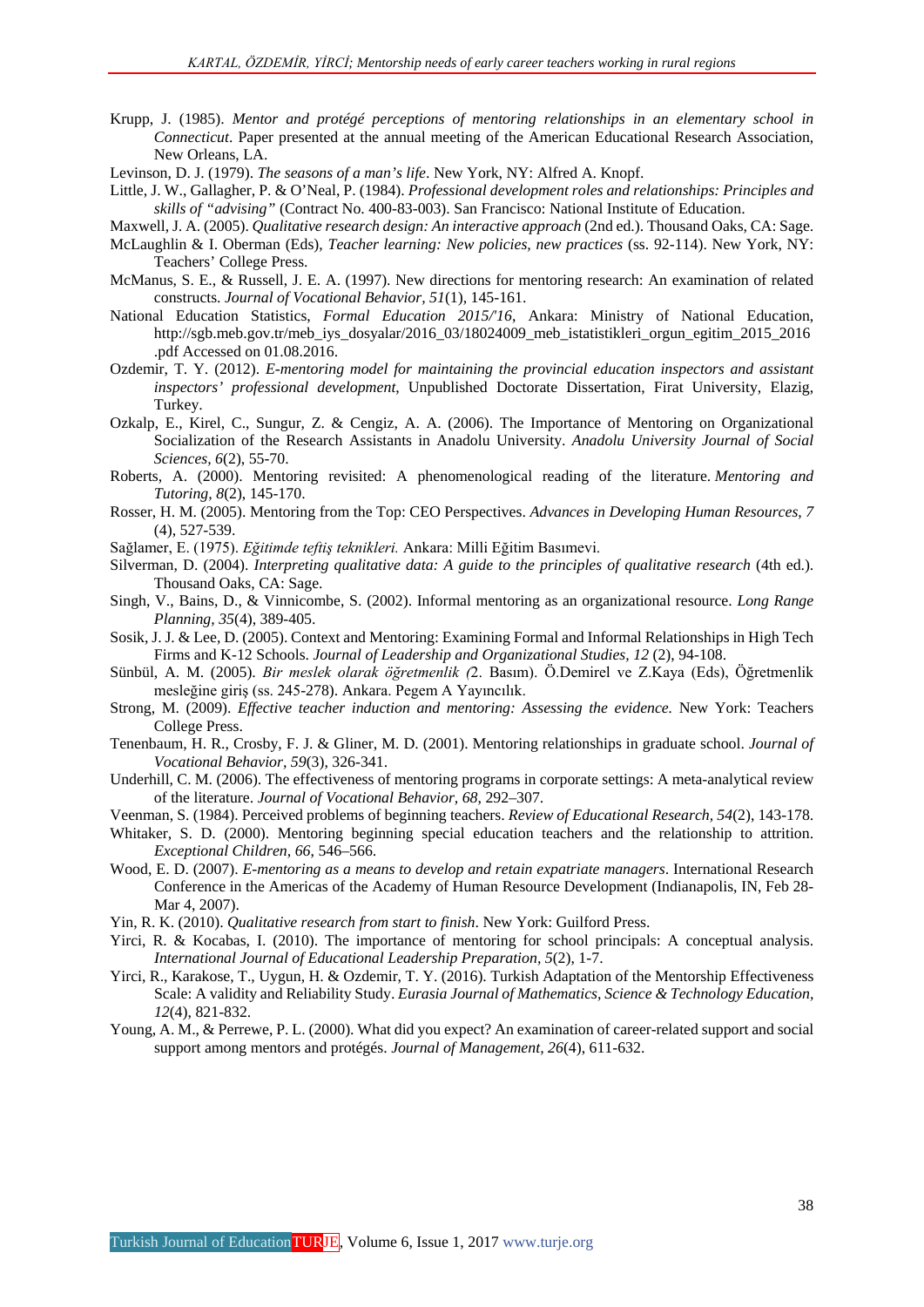## **TÜRKÇE GENİŞLETİLMİŞ ÖZET**

Kavram olarak Yunan mitolojisindeki Odyssey Destanı'na (Harris, 1993; Strong, 2009) kadar uzanan mentor, günümüzde acemi bireylerin uzman kişiler tarafından mesleki açıdan geliştirilmesini destekleyen kişi olarak adlandırılmaktadır (Roberts, 2000; Cakir & Kocabas, 2016). Mentora gelişiminin desteklenmesi için teslim edilen ve daha az deneyime sahip kişi mentee (Klasen & Cluutterbuck, 2002) ve mentor ile mentee arasında bilgi ve deneyim paylaşımının gerçekleştiği süreç ise mentorluk süreci olarak tanımlanır (Ozdemir, 2012). Mentorluk, eşit statüde olmayan ya da düşük statüde olan kişilerin organize olmasını içeren bir ilişki ya da usta (çok tecrübeli) ve çırak (az tecrübeli) arasındaki uzun dönemli yoğun bir ilişki şeklidir (Godshalk and Sosik, 2003; Kocabas & Yirci, 2011; McManus & Russell, 1997; Singh, Bains, & Vinnicombe, 2002; Young & Perrewe, 2000; Bozionelos, 2004).

Kathy E. Kram'ın 1980 ve 1983 yıllarında yayınladığı iki makale ile akademik alanda tartışılmaya başlanan mentorluk uygulamalarından elde edilen olumlu sonuçlarla birlikte mentorlüğün sağlık sektöründen, işletme yönetimine kadar birçok farklı alanda uygulandığı görülmektedir (Karakose, Yirci, Uygun & Ozdemir, 2016). Mentorluk sürecinin paydaşları yöneticiler, işgörenler ya da eğitim örgütlerindeki öğrenci ile öğretmenler, eğitim denetmenleri ile öğretmenler olabilir (Rosser, 2005). Özellikle Amerika ve Avrupa ülkelerinde eğitim alanında öğretmen yetiştirme üzerine yoğunlaşan mentorluk programları görülmektedir (Barrera, Braley & Slate, 2010). Bu aşamada, danışman hocanın mentor olarak bir bilgi kaynağı ve yönlendirici olduğu, tecrübesini ve bilgisini paylaştığı, öğrencinin kişisel performansını arttırmaya yönelik çaba harcadığı bilinmektedir (Ozkalp, Kirel, Sungur & Cengiz, 2006).

Hızla değişen, gelişen ve küreselleşen dünyamızda hayatta kalmayı sürdürebilmek; ancak bilim ve teknolojinin getirdikleri yenilikleri verimli biçimde kullanarak ve bu yenilikleri hayata adapte ederek gerçekleşebilir. Mesleğinin ilk yıllarında bir öğretmenin karşılaşabileceği zorlukları hayal etmek zor değildir. Bu zorlukların üstesinden gelmesinde ona uzatılan her el, hem eğitim sistemlerinin kalitesini artıracak, hem de yetiştirilmesi hedeflenen bireylerin hayata kazandırılmasında önemli bir rol oynayacaktır. Mentorluk bu yolda genç ve tecrübesiz öğretmenlere uzatılan güçlü bir eldir (Ozdemir, 2012).

Göreve yeni başlayan öğretmenlere karşılaşacakları zorluklarla mücadele gücü vermesinden dolayı mentorluk öğretmen yetiştirme programlarının en etkili yöntemlerinden biri olmuştur (Griffin, Winn, Otis-Wilbom & Kilgore, 2003). Öğretmenlere mentorluk aracılığıyla sağlanan bu yardımın artmasıyla, mentorluk yeni kariyer yapan öğretmenlerin yıpranmasını azaltıp onlara memnuniyet ve güven kazandırmıştır (Whitaker, 2000).

Türkiye'de yıllık ortalama 40.000 kadar yeni öğretmen göreve başlamaktadır. 2015-2016 eğitim öğretim yılı itibariyle görevli öğretmen sayısının 993.794 olduğu görülmektedir (National Education Statistics, 2016). Lisans düzeyinde alınan eğitim sonrası eğitimciler bir yandan eğitim-öğretim işlerine diğer yandan öğrencilere istendik değerler ve davranışlar kazandırmaya adapte olmaları gerekmekte, aynı zamanda resmi işlerle uğraşmak zorunda kalmaktadırlar. Özellikle görevlerinin ilk yıllarında öğretmenler, öğretim yöntem tekniklerinin seçimi (Kettle & Sellars, 1996), sınıf yönetimi ve istenmeyen öğrenci davranışlarının tolere edilmesinde zorluk yaşadıkları bilinmektedir (Haggarty, 1995). Bu noktada öğretmenlerin yetiştirilirken daha donanımlı bir şekilde yetiştirilmeleri ve mesleki gelişimlerini işbaşında sürdürmeleri önem kazanmaktadır. İşbaşında yetiştirme ve mesleki gelişimin sürdürülmesinde etkili yöntemlerden biri de mentorluktur (Kocabas & Yirci, 2011; Kemmis, Heikkinen, Fransson, Aspfors & Edwards-Groves, 2014).

Göreve yeni başlayan ve özellikle kırsalda göreve başlamış olan öğretmenlerin kendilerine rehberlik edecek deneyimli öğretmenlere ulaşmalarının zorluğu, kırsalda göreve başlamış ve görevlerine kırsalda devam eden öğretmenlere sunulması gereken mentorluk hizmetini daha da önemli hale getirmektedir. Bu araştırmada kırsalda görev yapan öğretmenlerin mentorluk uygulamalarına gereksinimlerinin olup olmadığı belirlenmeye çalışılmıştır. Eğitim-öğretim ekinliklerinin, eğitim sistemi hedef ve amaçlarına uygun ve maksimum verimlilikte gerçekleştirilmesinde başat değişken öğretmendir. Bu nedenle öğretmenlerin mesleki gelişimlerinin desteklenmesinin gerekçelendirilmesi açısından bu çalışmanın alana önemli bir katkı sağlayacağı düşünülmektedir.

Araştırma nitel araştırma yöntemlerinden içerik analizi yöntemi kullanılarak gerçekleştirilmiştir. Nitel veriler üzerinde derinlemesine çalışma imkanı sağladığından, katılımcılar amaçlı örnekleme yöntemiyle